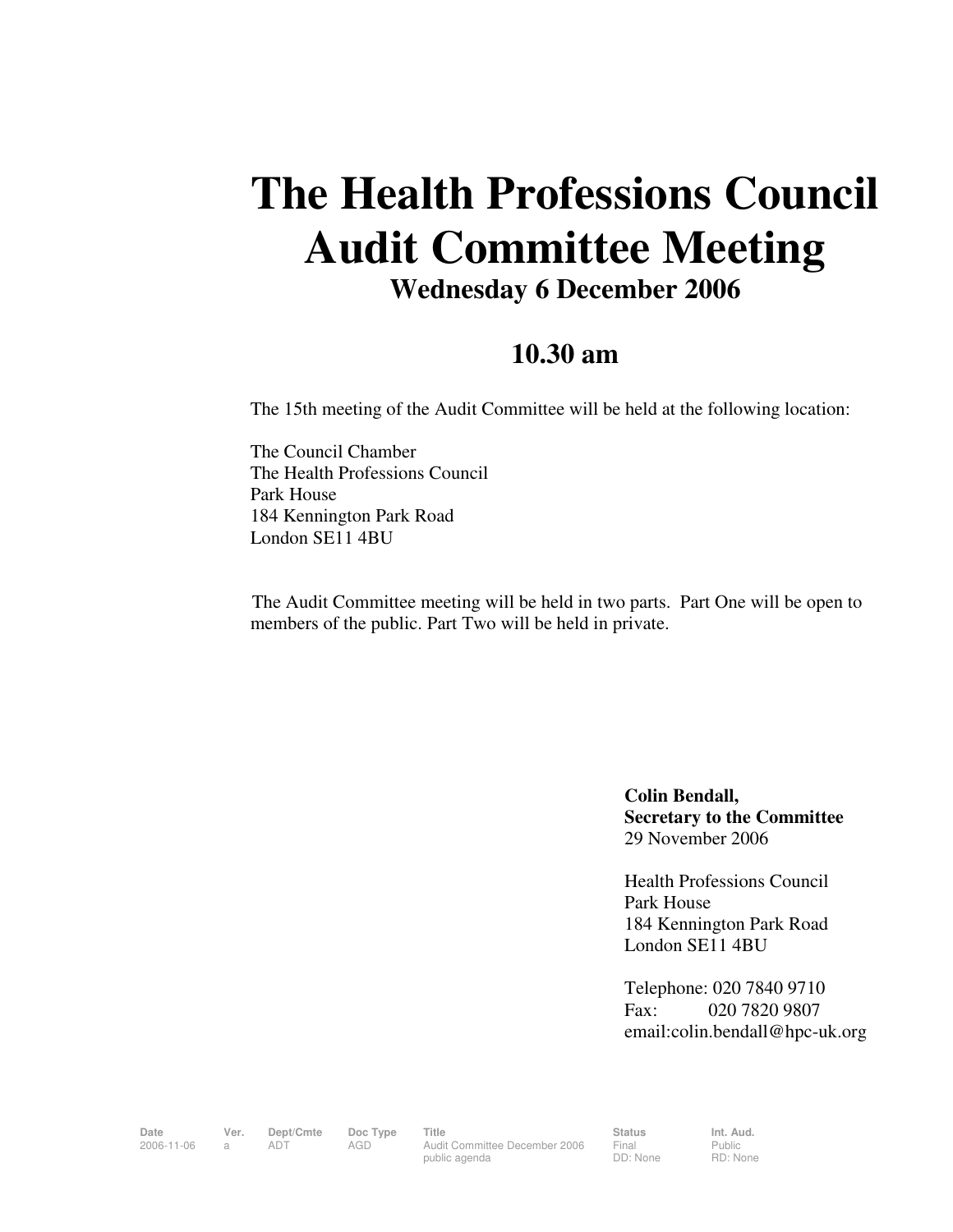## **Agenda – Part One – Open to Members of the Public**

| 1.    | <b>Apologies for Absence</b>                                                                                                                                                     | Verbal                         |
|-------|----------------------------------------------------------------------------------------------------------------------------------------------------------------------------------|--------------------------------|
| 2.    | <b>Approval of Agenda</b>                                                                                                                                                        | Verbal                         |
| 3.    | Minutes of the Audit Committee meeting held on 26 September 2006<br>From Colin Bendall - Secretary to the Committee                                                              | Enclosure 1<br>Paper AUD 58/06 |
| 4.    | <b>Matters Arising</b><br>From Colin Bendall - Secretary to the Committee                                                                                                        | Enclosure 2<br>Paper AUD 59/06 |
| 5.    | <b>Chairman's Report</b>                                                                                                                                                         | Verbal                         |
| 6.    | <b>Quality Manager's Report</b><br>From Ruth Bacon - Quality Manager                                                                                                             | Enclosure 3<br>Paper AUD 60/06 |
|       | <b>Items for Discussion/Approval</b>                                                                                                                                             |                                |
| 7.    | <b>Financial Regulations</b><br>From Marc Seale - Chief Executive and Registrar                                                                                                  | Enclosure 4<br>Paper AUD 61/06 |
| 8.    | <b>Model Agenda for the Audit Committee</b><br>From Colin Bendall - Secretary to the Committee                                                                                   | Enclosure 5<br>Paper AUD 62/06 |
| 9.    | <b>Training for the Audit Committee 2007</b><br>From Colin Bendall - Secretary to the Committee                                                                                  | Enclosure 6<br>Paper AUD 63/06 |
| 10.   | <b>Items to Note</b><br>2006/07 Year End Reporting Timetable<br>From Colin Bendall - Secretary to the Committee                                                                  | Enclosure 7<br>Paper AUD 64/06 |
| None. | <b>Items for Information</b>                                                                                                                                                     |                                |
| 11.   | <b>Any Other Business</b><br>Previously Notified to and Agreed by the Chairman                                                                                                   |                                |
| 12.   | <b>Date and Time of Next Meeting:</b><br>10.30 am on Wednesday 28 February 2007                                                                                                  |                                |
|       | <b>Subsequent Meetings at 10.30 am:</b><br>Tuesday 26 June 2007<br>Tuesday 25 September 2007<br>Wednesday 5 December 2007<br>Wednesday 27 February 2008<br>Thursday 26 June 2008 |                                |